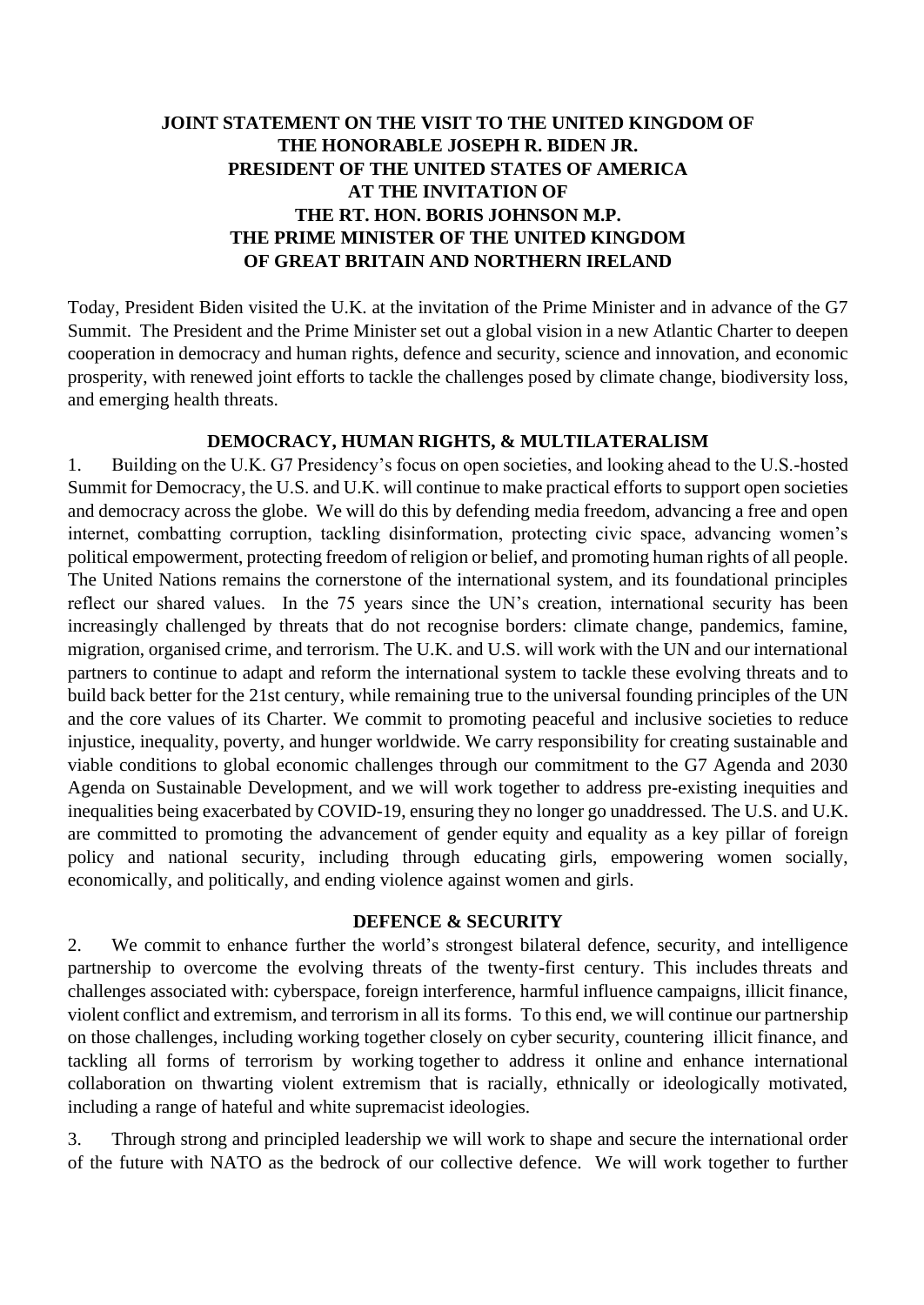strengthen and modernise NATO, and increase its common funding, so the Alliance can harness the full range of military and non-military capabilities to contest existing and new threats, including malicious cyber activity and attacks that test the resiliency of our societies. We intend to take operational measures to modernise and integrate our armed forces, and strengthen bilateral cooperation on next generation capabilities. Last month, the U.K.'s new aircraft carrier, HMS QUEEN ELIZABETH, sailed on her first operational mission with U.S. and U.K. F-35 aircraft on board – a demonstration of the unique interoperability of our Armed Forces. As we maintain close alignment on our nuclear deterrence and modernisation programs, we reaffirm our commitment to effective arms control and nuclear security, and to the goal of a world without nuclear weapons. We will draw on our extensive diplomatic, defence, security, civil and scientific cooperation to ensure Space is a safe and secure environment for all.

4. We look forward to bringing into force a robust bilateral data access agreement, to be based on a mutual recognition that both countries have an appropriately high level of data protection, that allows law enforcement investigations on both sides of the Atlantic to obtain the evidence needed to bring offenders to justice, whilst maintaining rigorous privacy standards. We will work together to maintain tightly-controlled lawful access to communications content that is vital to the investigation and prosecution of serious crimes including terrorism and child abuse. And we will work in partnership with technology companies to do this, protecting the safety of our citizens.

### **SCIENCE AND TECHNOLOGY**

5. We will develop a new landmark bilateral technology partnership in 2021/22. It will enable a new era of strategic cooperation to guarantee: the safety and security of our citizens; that we continue to lead the world in R&D; wealth creation and tackling inequality; the values of liberal democracies, open societies and open markets; and that all of these are codified in and threaded throughout the design and use of technology globally We will strengthen cooperation in areas such as: ensuring the diversity, resilience and security of our critical supply chains; enabling our industries and research institutions to develop and apply existing and emerging technologies such as AI, quantum, and battery technologies; and reducing barriers to the accessibility and flow of data to support economic growth, public safety and scientific & technological progress.

6. We will continue to strengthen collaboration in science and technology. This will facilitate increased joint world-class research, as well as encourage the development of rules, norms and standards governing data sharing, technology, and the digital economy that reflect our values and principles. We will cooperate on the basis of openness, transparency, and reciprocity, and in hope of ensuring that our collaborative research benefits our people. We will combine our expertise to tackle global challenges, such as cancer, antimicrobial resistance, climate change, and pandemic preparedness. We will do this through closer coordination between the Prime Minister's Council for Science and Technology and the President's Council of Advisors on Science and Technology, and through closer collaboration between U.S. and U.K. senior science and technology advisers.

#### **TRADE & PROSPERITY**

7. We commit to deepening and strengthening our vital economic and trading partnership. We commit to the rapid settlement of the Large Civil Aircraft dispute. Both countries recognise that trade, when done right, can support our mutual interest in sustainable and green growth, good jobs for our workers, new opportunities for our innovators and businesses, and high labour and environmental standards. We will therefore work closely to identify and pursue opportunities to deepen our already extensive trade relationship.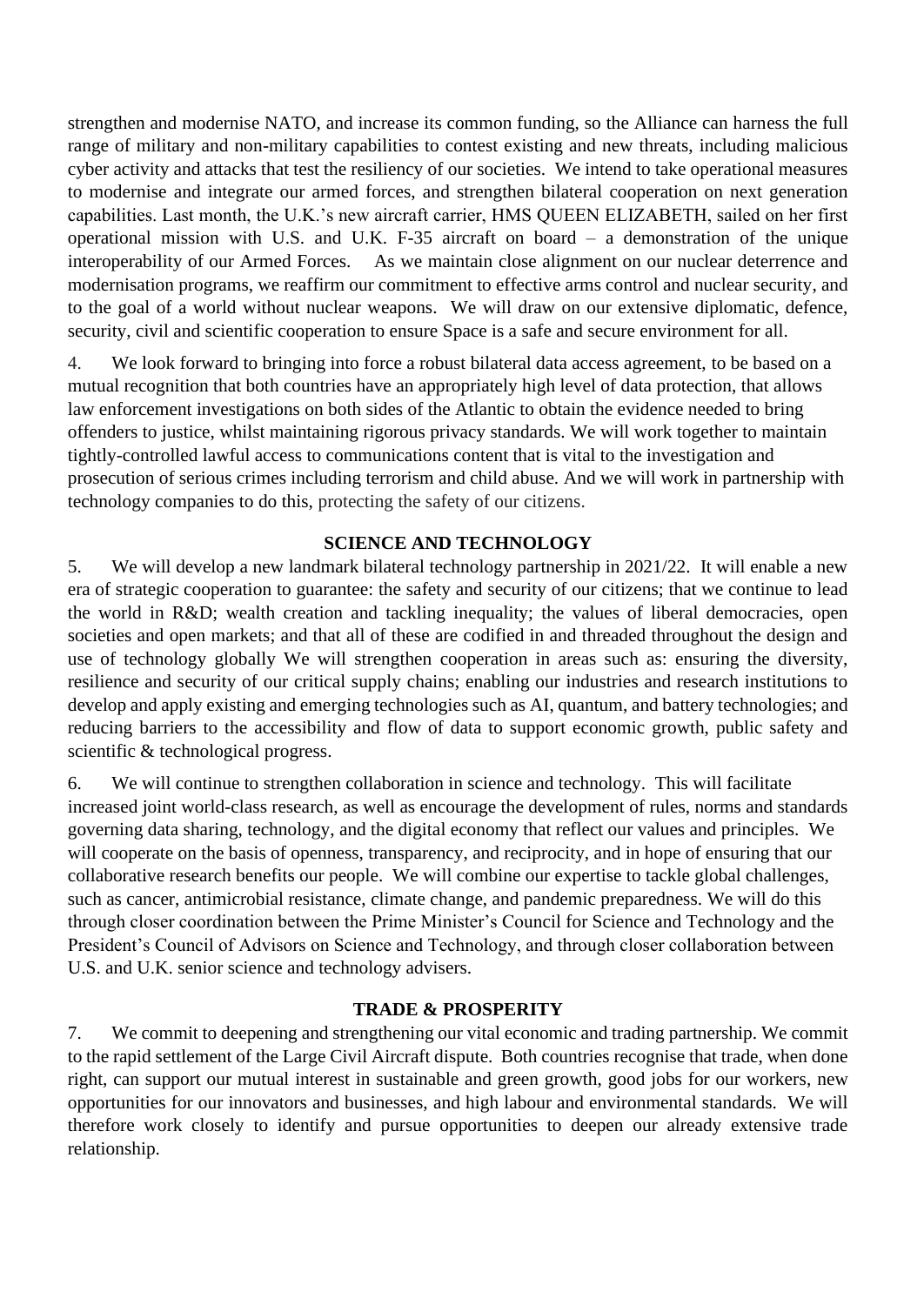8. We reaffirm our commitment to spur economic regeneration and build back better in a way that benefits all communities that have experienced the pain of economic change and advances equality for all - not just in cities, but also small towns and post-industrial areas. Mindful of the distributional consequences of economic policy and that current economic models do not serve all equally in society or adequately tackle issues such as the climate crisis, and recognising the need for equality of opportunity, we intend to launch a new joint initiative that brings together experts, practitioners and officials to advance a new "common sense" about how the economy works and the goals it should promote; the initiative will share best practice and review the evidence around public policies to tackle structural inequalities across the economy and deliver prosperity across society.

9. We are proud to welcome G7 leaders' discussions around a values-driven, high-standard and transparent, infrastructure partnership that seeks to collectively mobilise private-sector capital through catalytic investments in low- and middle-income countries from our development finance tools. We look forward to discussing the outline of this new partnership with our G7 partners in Carbis Bay.

10. We also welcome the efforts underway through the G20/OECD Inclusive Framework to address the tax challenges arising from globalisation and the digitalisation of the economy and to adopt a global minimum tax. We commit to reaching an equitable solution on the allocation of taxing rights, with market countries awarded taxing rights on at least 20% of profit exceeding a 10% margin for the largest and most profitable multinational enterprises. We will provide for appropriate coordination between the application of the new international tax rules and the removal of all Digital Services Taxes, and other relevant similar measures, on all companies. We also commit to a global minimum tax of at least 15% on a country by country basis. We agree on the importance of progressing agreement in parallel on both Pillars and look forward to reaching an agreement at the July meeting of G20 Finance Ministers and Central Bank Governors.

#### **CLIMATE & NATURE**

11. Together we will work to: rally all countries to strengthen their climate ambitions; achieve the goals of the Paris Agreement; keep within reach the goal of limiting global average temperature rise to no more than 1.5 degrees above pre-industrial levels; and bend the curve of biodiversity loss by 2030. We will champion the best available science – particularly reports from the Intergovernmental Panel on Climate Change and the Intergovernmental Science-Policy Platform for Biodiversity and Ecosystem Services – and welcome global partnerships, including the COP26 Policy Dialogue on a Transition to Sustainable Agriculture and the Agriculture Innovation Mission for Climate to increase and accelerate research and development for innovation in agricultural food systems; and support a resilient transition to decarbonised economies with quality job opportunities; and make progress on climate action in a gender responsive manner. We underscore our commitment to achieving net zero emissions by 2050 at the latest, and call on all other countries to do likewise. We welcome the G7's creation of an Industrial Decarbonisation Agenda (IDA), which will help drive innovation in, and lower costs of, the decarbonisation of heavy industrial sectors around the world.

12. We are committed to achieving an ambitious outcome at COP26 and to the collective developed country goal of mobilising \$100 billion annually through to 2025 from a wide variety of public and private sources in the context of meaningful mitigation actions and transparency on implementation. We are both increasing our climate finance from 2020, including for adaptation, and are continuing to pursue additional opportunities to increase climate finance mobilisation. We intend to provide support to countries to enable adaptation, and address the effects of climate impacts, including through finance for nature-based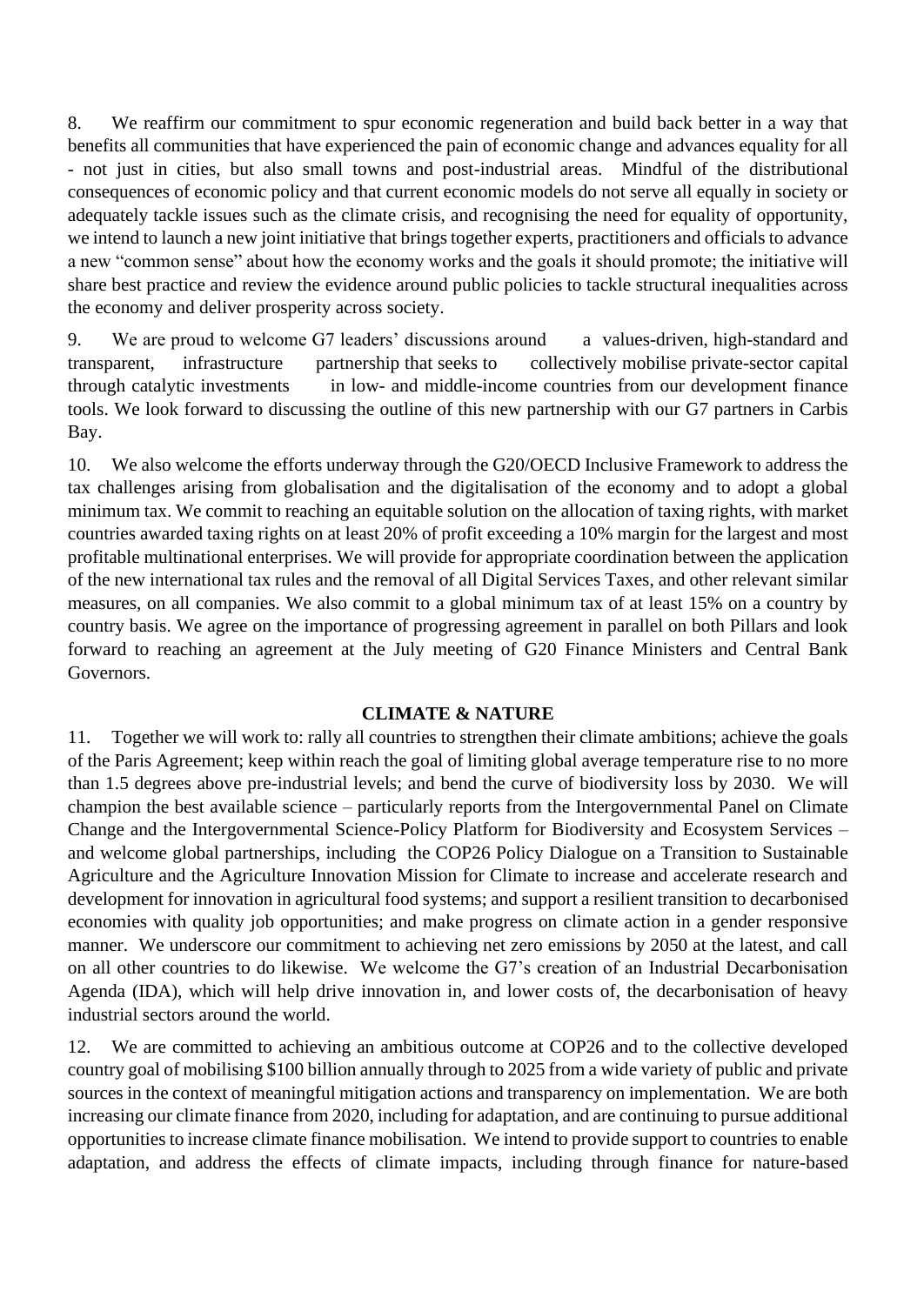solutions, and by scaling up disaster risk-management, including through the Risk-Informed Early Action Partnership. We are committed to mainstreaming nature across all sectors and into economic decisionmaking. We also commit to working even more closely together on forests, including through the Forest Agriculture, and Commodity Trade (FACT) Dialogue, the ocean, and finance for nature to conserve, protect and restore natural ecosystems including by championing an ambitious post-2020 Global Biodiversity Framework.

13. Recognising the impact that energy has on our national security, economy, net-zero ambitions, and shared prosperity, we are launching a new 'Strategic Energy Dialogue', led by the U.K. Department for Business, Energy and Industrial Strategy and the U.S. Department of Energy. This dialogue aims to deepen our cooperation in areas such as the development and deployment of innovative, clean energy technologies, industrial decarbonisation, nuclear energy, energy security and resilience, joint priorities in multilateral energy forums, and shared science, research, and innovation cooperation.

#### **HEALTH**

14. We are determined to work together to overcome the current pandemic, which has reversed progress on improving the human condition, and to be better prepared in the future. Reflecting our shared strength in science and technology, we commit to enhancing our cooperation on tackling variants of concern and emerging infectious disease threats with pandemic or epidemic potential. This will be underpinned by collaboration between the new U.K. Health Security Agency (U.K.HSA) Centre for Pandemic Preparedness and the new U.S. National Center for Epidemic Forecasting and Outbreak Analytics. Our collective strength in science will allow us to: scale up surveillance and genomic sequencing capacity, as well as variant assessment capabilities; adopt a One Health approach to account for animal health, and zoonotic and environmental risk; and support others without these capabilities. We welcome the plan to establish an integrated global surveillance system - the Global Pandemic Radar - and commit to working with the WHO and other partners to take this forward. Enhancing global surveillance is critical to achieving our collective ambition to deliver safe, effective and affordable vaccines, therapeutics and diagnostics within 100 days of a future pandemic threat being identified. We are committed to working together with fellow G7 chief scientists to drive progress toward the bold 100 day ambition and report back to G7 leaders on next steps later this year. We will strengthen collaboration on G7 action on clinical trials for vaccines and therapeutics, through more coordinated research agendas and better sharing of data and results.

15. We look forward to normalising two-way travel between our two countries. We will establish a joint U.K.-U.S. Experts' Working Group, which will share expertise and provide recommendations to leaders on the return of safe and sustainable international travel, demonstrating the commitment of both countries to tackle COVID-19 together.

16. We will work together to help increase global vaccine supply through investments in manufacturing of safe and effective vaccines and the materials needed to produce them. We will promote the timely availability of vaccines, key components and equipment by encouraging bilateral trade and investment and avoiding export restrictions or other supply chain disruption. We will work together to strengthen multilateral vaccine initiatives, in particular COVAX and its partner organisations CEPI, Gavi, UNICEF and WHO. We will support resource mobilisation for partner financing needs, and work with international financial institutions to build delivery capacity in-country and develop long term, sustainable financing models to increase pandemic preparedness and response and global health security. To this end, the U.K. and U.S. will work together with likeminded countries to explore options for a new sustainable, catalytic health security financing mechanism. We will bring together government and industry to encourage